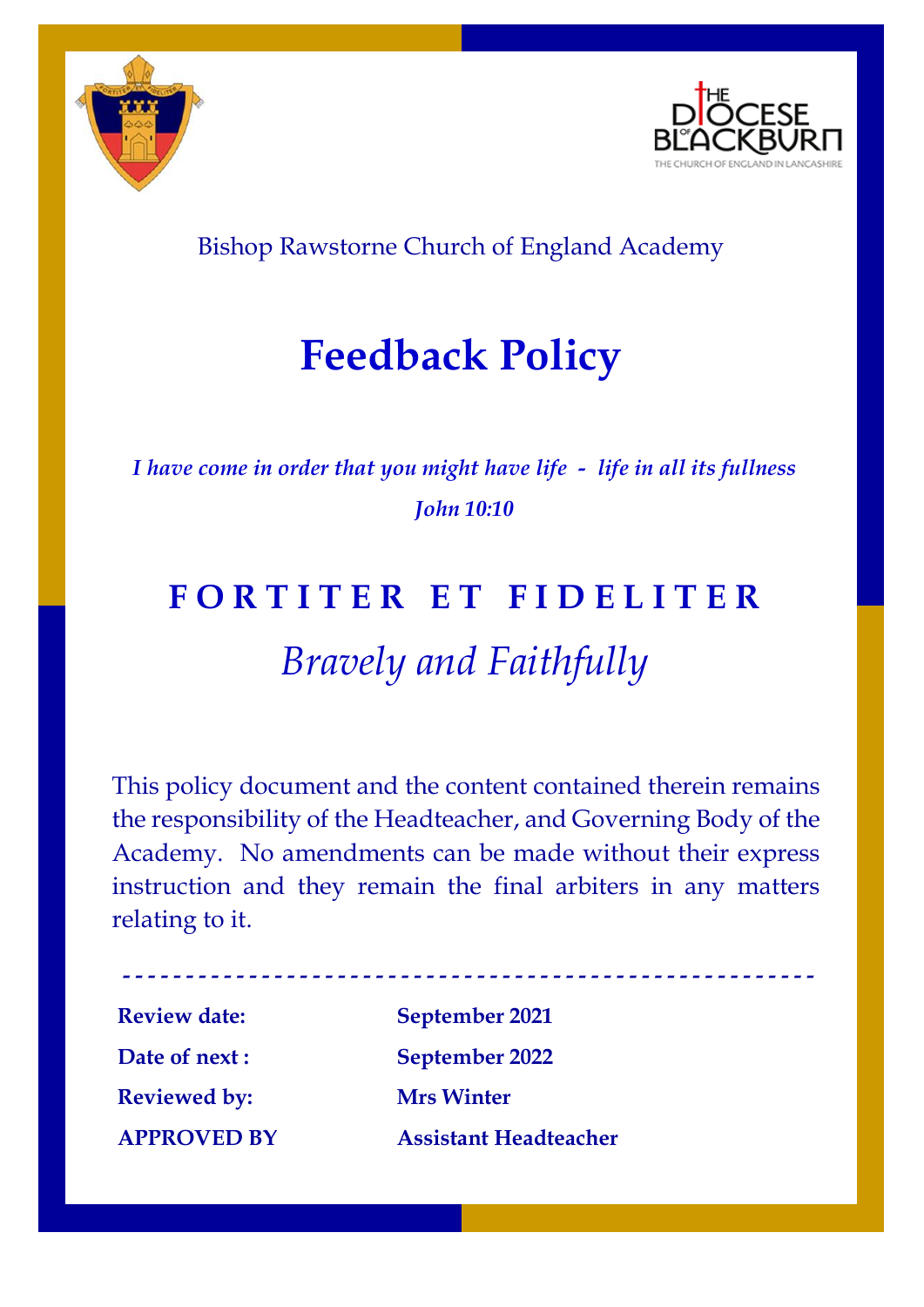### **FEEDBACK POLICY**

#### **THE CHRISTIAN COMMUNITY**

#### **Our Vision**

o To have a consistent, effective approach to feedback that supports students to make progress.

o To encourage resilience, independent enquiry and a growth mindset.

o To ensure students are challenged and have opportunities to advance their learning.

o To foster a dialogue between students and teachers that shows individuals how to take action to improve progress but also value effort and learning from mistakes.

#### **Types of feedback**

Feedback provided by teachers/ students could take any of the following forms:

o **Immediate feedback** - during class and can be verbal or written.

o **Summary feedback** – takes place at the end of a lesson or activity and can be whole class, group, self or peer assessment, against an agreed success criteria.

o **Review feedback** – takes place away from the point of teaching, generally written but may also be verbal.

#### *Verbal*

o Verbal feedback should be regular, interactive and direct, targeted at individuals or groups, or indirect where verbal feedback is provided to an individual/ group of students and other students are able to make progress as a result.

#### *Written*

o Written feedback can be formative, ideally for homework or classwork tasks, and summative for end of module/ termly assessments across all subjects. There is no need for extensive written comments - marking codes/flash marking, live sampling, electronic marking and peer and self- assessment against a clear success criteria are all acceptable. **Please mark in red pen.**

o There is no expectation for teachers to feedback on redrafted/ corrected work, as when students are provided with appropriate actions, opportunities to ask questions, modelling and scaffolding, this should not be necessary.

O There is no expectation to mark classwork unless the students are being asked to improve work. O **LIVE MARKING** is a useful and recognised effective form of valid feedback

AR Marking Procedure No grades or pathways should be used; these are to be used only for the purpose of tracking and improvement. Some work may be more appropriately marked by awarding a score (e.g. 16/20) however, these should not equate to grades or bands. There is no expectation to AR mark every piece of homework, unless it provides the opportunity for the student to review and improve their work. This is at the discretion of the individual classroom teacher.

Formative feedback will be provided using the following codes:

**A = Action** – identify clear steps for improving/ correcting/ redrafting work that students can act upon **R = Response** – students complete the actions set using their green pen

**When AR marking all teachers must mark for literacy, by circling the error and writing the following codes in the margin. Please ensure that actions to improve writing must also be a key area for focus.** PR = poor presentation

 $S =$  spelling error

C = capital letter error